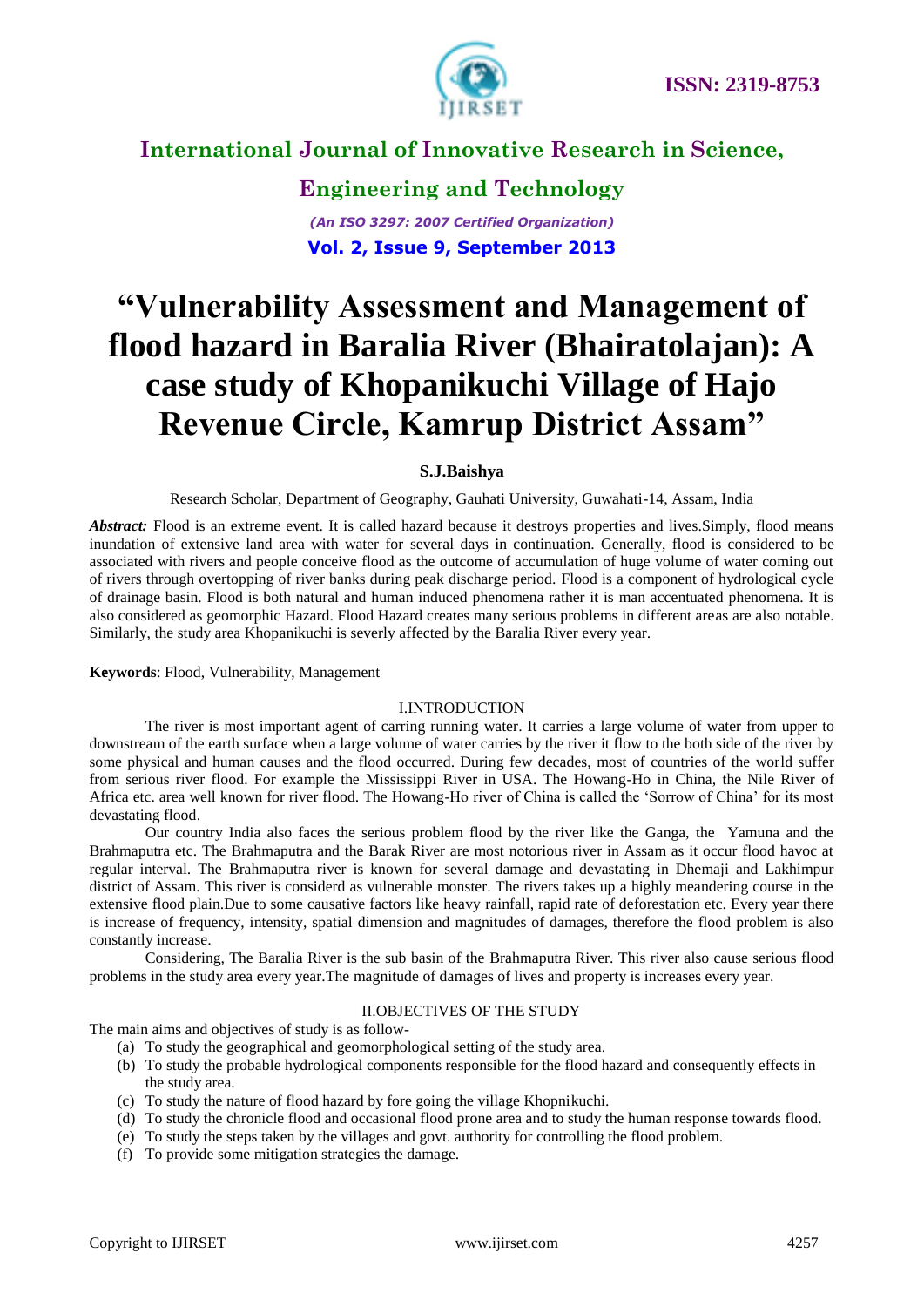

## **Engineering and Technology**

*(An ISO 3297: 2007 Certified Organization)* **Vol. 2, Issue 9, September 2013**

#### III. DATABASE AND METHODOLOGY

In a research work, all the data are collected by various methods. There are mainly two types of data are used to collect information. These are-(a) Primary data and (b) Secondary data. The primary data are those which are collected a fresh and for the first time.The primary data are collected by various methods:

- 1. Observation method.
- 2. Interview method.
- 3. Through schedules.

On the other hand, those which have already been collected by someone and which have already been passed through statistical process, these data are called secondary data. These data are either published or unpublished data. The published data are found in books, magazines, newspapers, various publication of central, state and local govt. etc. The sources of unpublished data are diaries, letter, unpublished reports etc.

#### IV.SIGNIFICANCE OF THE STUDY

Flood is a natural hazard and it becomes disastrous in some times. Specially in a river based morphologicalplace like Assam.The significance of the study is also increases as it related with the people living in the flood region.For these purpose the study is very much significant that helps in many ways from awaring the people of area as well as providing some mitigation for lessen the damage caused by the flood.But river change human behaviour as a whole socio -economic life of human bodies. That makes the study more significant.

### V.LOCATION OF THE STUDY AREA

The study area lies between latitude  $26^017'86.4''N$  to  $26^017'87.1''N$  and longitudes  $91^030'037''E$  to  $91^030'098''$ E. The study area lies to the right bank of the Bhairatolajan (Baralia River), under Sanyadi GP, of Hajo C.D.Block in Kamrup District of Assam. It is about 100 m form Hajo -Nalbari PWD Road. It covers an area of 3Km<sup>2</sup> and population of about 5243.The Baralia River originates from the Bhutan hills. The river has all characteristics of a flashy river like Pagladia. It also meanders freely and has many loops, the slope being somewhat flatter in the lower reaches. In the upper reach the Baralia River bed is built up of boulders, shingle and sand with steep slope, while lower down it is in the alluvial stage river is extending latitudinal.

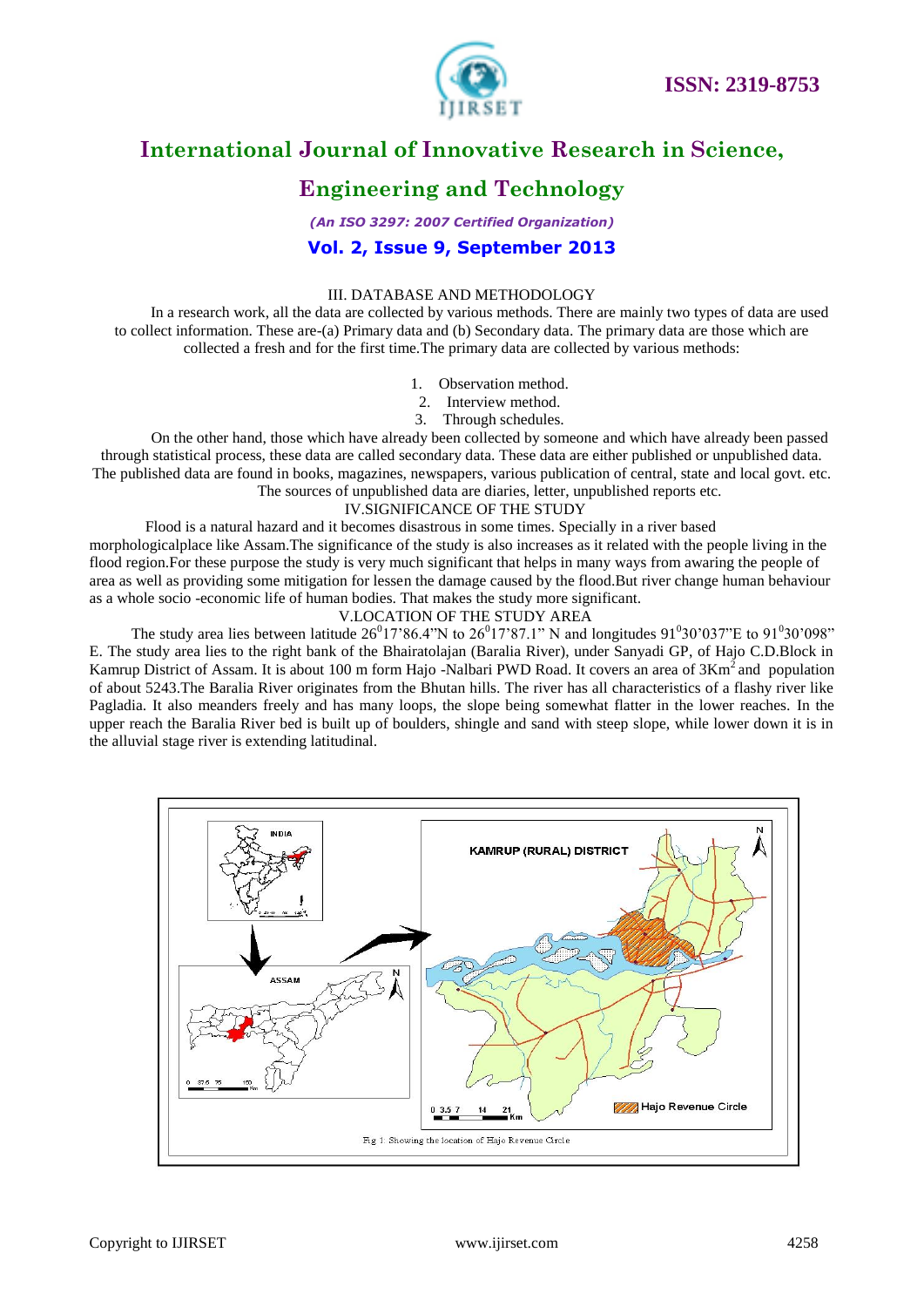

## **Engineering and Technology**

*(An ISO 3297: 2007 Certified Organization)* **Vol. 2, Issue 9, September 2013**



Fig 2: Showing the location of Study Area in the Hajo Revenue Circle.

### VI.PHYSIOGRAPHY

The area is a reverie tract along the Baralia River. The Baralia River has developed a crescent shaped relief particularly on the area from Bhutan foot hill to the Bhabar alluvial zone. Relief characteristics of the study area are almost plain. The maximum is 50 m from main sea level and the lowest elevation is only 45-48 m. The slope is decline from north to south.The area under investigation is a flood plain which is mainly composed of tertiary alluvium. Geologically the Baralia River especially its northern margin is closed linked with Himalayan geology. The Baralia River is mainly composed of recent and sub recent deposits. It can be sub divided into-

- 1. Older alluvium.
- 2. Newer alluvium.

### VII. DRAINAGE

Flood plain is a highly dynamic topography surface. So the flood plain may be of as both a product and functional part of the whole stream environment. The study area is basically controlled by the river Baralia. The river originates from the Bhutan hills, and it flows in southern direction for a few km and it takes westerly turn and after winding its way falls into the Pagladia River. Due to severity of flood hazard in the areas like Dusutimukh, Baulighat, Bhairatola, a Jan of about 15km was constructed in 1985 from Bhairatola to the Velkar and the Jan falls into the Phutimari River.

### VIII.CLIMATE AND RAINFALL

 As the study area is a part of Assam, this area is also of the tropical monsoonal region of the South-East Asia. The climate condition of the area is change from season to season. The are four distinct seasons:-

- 1. Summer Season-
	- After middle of May to September and first half of October.
- 2. Retreating of Post-Monson-From middle of October to November. December to February and half of March.
- 3. Pre Monson Season-From last part of March to May.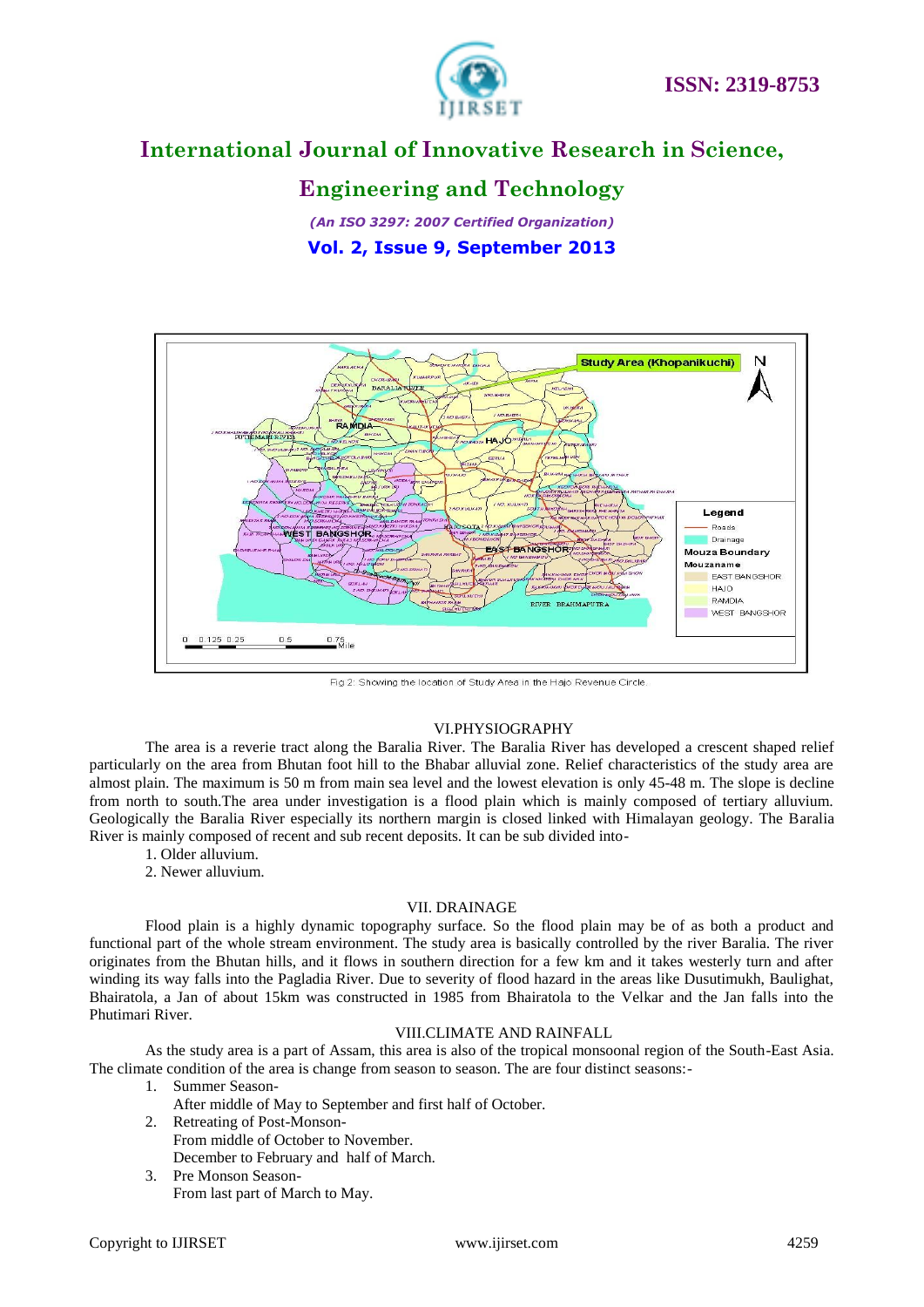

## **Engineering and Technology**

*(An ISO 3297: 2007 Certified Organization)*

### **Vol. 2, Issue 9, September 2013**

During summer season the temperature is extremely high ranges between 20 degree to 35 degree C. In the month of December to February (winter season) temperature falls and it is varies from 8 degree to 15 degree C.

The average rainfall of the area is range from 250-260 cm. In the winter season, the amount of rainfall is 40-60 cm. The winter is dry and sometimes rainfall occurs but it is very little. On the other hand, the summer season is wet. The mean annual rainfall is 1093 mm and mean annual temperature is 24.6 degree C.

### IX.SOIL

Basically entire study area is formed of Alluvial soil. These soils are derived from the debris brought by the Bralia river from the Bhutan Himalaya. Characteristically the soil is influenced by running water. Similarly, the Hajo circle of Kamrup district is formed mainly by alluvial soils. It is the deposition of alluvial soil carried by the river Baralia.

### X.NATURAL VEGETATION

From the site of natural settings the Hajo area is very beautiful and attractive. There are found many important plants and trees. The tropical evergreen and tropical deciduous type of forest are found in the basin area. The important trees which are found in this area are Sal, Gamari, Silikha, Shisu, Bamboo, Sires etc. and the fruits like Mango, Coconut, Jackfruit, Bettlenut etc. But every year the vegetation area are damaged due to flood in the rainy season. The river Baralia changes its courses every year and destroyed the green covered areas mainly the crop fields.

#### XI.SOCIO-ECONOMIC CONDITION

The people of Khopanikuchi village is mostly depends on primary sector. Most of the people of Khopanikuchi are farmers they run livelihood by cultivation of rice and vegetables .Some of them depends on business and very few are engaged in tertiary activities. But they have to faced the flood problem every year, which effects their cultivation, property and live so their economic growth is very much slow and low in comparison to other villages.

| Occupation      | Population $(\% )$ |
|-----------------|--------------------|
| Agriculture     |                    |
| Service         |                    |
| <b>Business</b> |                    |
| Others          |                    |

### **Table 1:** Occupation Structures of the Study Area

#### XII.HYDROLOGICAL CHARACTERISTICS OF THE RIVER XII ( a).FLOW CHARACTERISTICS

Flow pattern of the Baralia River is not same round the year. It varies from time to time, month to month and year to year. In May, June, July, the peak flow condition is higher. In April, August and September it is found moderate. In case of January to March and October to December the flow condition is minimum.

### XII (b).SEDIMENTOLOGICAL CHARACTERISTICS

The perennial river Baralia is flashy in nature. The Upper reach being the boulder region, bears a very steep slope in and around the intersectional boundary. The river bed consist of bolder gravels and coarse, sand etc. It carries along with its water large quantities of these bed materials transport river sediment forms the lesser Himalayan range of Bhutan foothills and deposits as and where the rivers bed slope tends to mild in its reach.

### XII (c).STAGE AND DISCHARGE RELATIONSHIPS

Hydrograph is a cartographic method to show relationship between stage and discharge relationship. The shape of a hydrograph resulting from a single short duration storm occurring over the drainage area follows a general pattern.

The river stage has been defined as the height of the water surface in the river at a given section above any arbitrary datum. It is usually expressed in meters.

Discharge is by definition the amount of water passing through the cross-section in a given unit of time. Water discharge of a river is symbolised by Q and expressed in cubic feet or meter per second.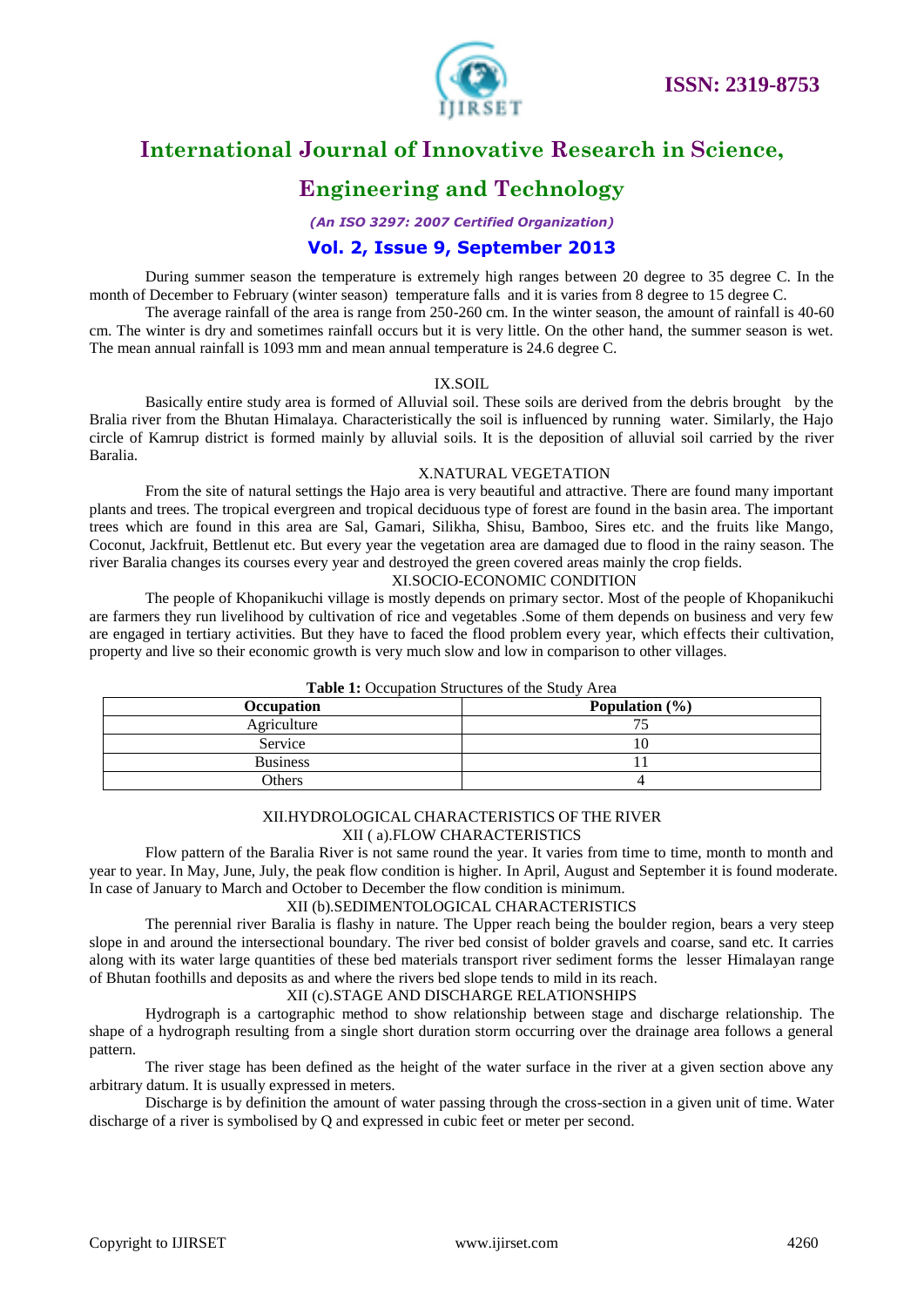

## **Engineering and Technology**

*(An ISO 3297: 2007 Certified Organization)* **Vol. 2, Issue 9, September 2013**

| Year                    | 1987   | 1988  | 1989   | 1990   | 1991   | 1992   | 1993  | 1994  | 1995  |
|-------------------------|--------|-------|--------|--------|--------|--------|-------|-------|-------|
| Discharge in $m^3$ /sec | 228.58 | 278.1 | 156.58 | 200.19 | 212.58 | 311.57 | 309.5 | 269.7 | 368.9 |
|                         |        |       |        |        |        |        | 9     | 9     | 2     |
| Max W.L in M            | 52.10  | 52.33 | 51.80  | 51.95  | 52.08  | 52.20  | 52.50 | 52.25 | 52.65 |
| Year                    | 1996   | 1997  | 1998   | 1999   | 2000   | 2001   | 2002  | 2003  | 2004  |
| Discharge in $m^3$ /sec | 765.28 | 443.2 | 382.11 | 468.11 | 1145.3 | 523.23 | 423.3 | 388.9 | 636.2 |
|                         |        | 2     |        |        | 3      |        | 8     | 9     | 4     |
| Max W.L in M            | 53.30  | 52.70 | 52.52  | 52.75  | 53.73  | 52.90  | 52.72 | 52.60 | 53.10 |
| Year                    | 2005   | 2006  | 2007   | 2008   | 2009   | 2010   | 2011  |       |       |
| Discharge in $m^3$ /sec | 534.58 | 322.4 | 201.58 | 310.39 | 280.29 | 240.49 | 220.4 |       |       |
|                         |        | 4     |        |        |        |        | 9     |       |       |
| Max W.L in M            | 52.81  | 52.31 | 51.90  | 52.25  | 52.31  | 52.18  | 52.10 |       |       |

### XII (d). ANNUAL MAXIMUM STAGE DISCHARGE HYDROGRAPH **Table 2:** Annual maximum stage and discharge hydrograph 1987-2011

### *Source: Guwahati West W.R Division*

From the above water discharge (Q) and stage data in meters of Baralia River at Rangia N.H.Crossing site we found that the in the year 1996 the water discharge is high i.e.,  $765.28 \text{ m}^3/\text{s}$  and water level is about 53.30m results in heavy flood and bank erosion in the study area. From the Table 2 and Fig 4, it is also clear that Water discharges increases in the year 2000 and also in 2004 and as a result increase in stage resulting heavy flood and bank erosion in the study area. In the year 1988, 1989, 1990, and in 2007 water discharge is low as a result water level decreases results in less flood and bank erosion in the study area.



### **Fig 3: Showing Mean Annual Stage Discharge Hydrograph of Baralia River at Rangia N.H. crossing Site.** XII (e). FLOOD FREQUENCY ANALYSIS

When steam flow peaks arranged in descending order of magnitude, they constitute a statistical array whose distribution can be expressed in term of frequency occurrence.

Let  $x_1, x_2, \ldots, x_n$  be the independent observations. Let  $x_1, x_2, \ldots, x_n, \ldots, x_n$  be the some observation arranged in the some descending order of magnitude such that  $x1 > x2 > ... > xm > ... > xx$ . The suffix m in the ordered sequence of observation is called the RANK or the order of observation. This, then mean that the highest value among the observation get a rank of 1,the next highest value get the rank of 2 so on which the last observation gets the rank of n which is the size of sample.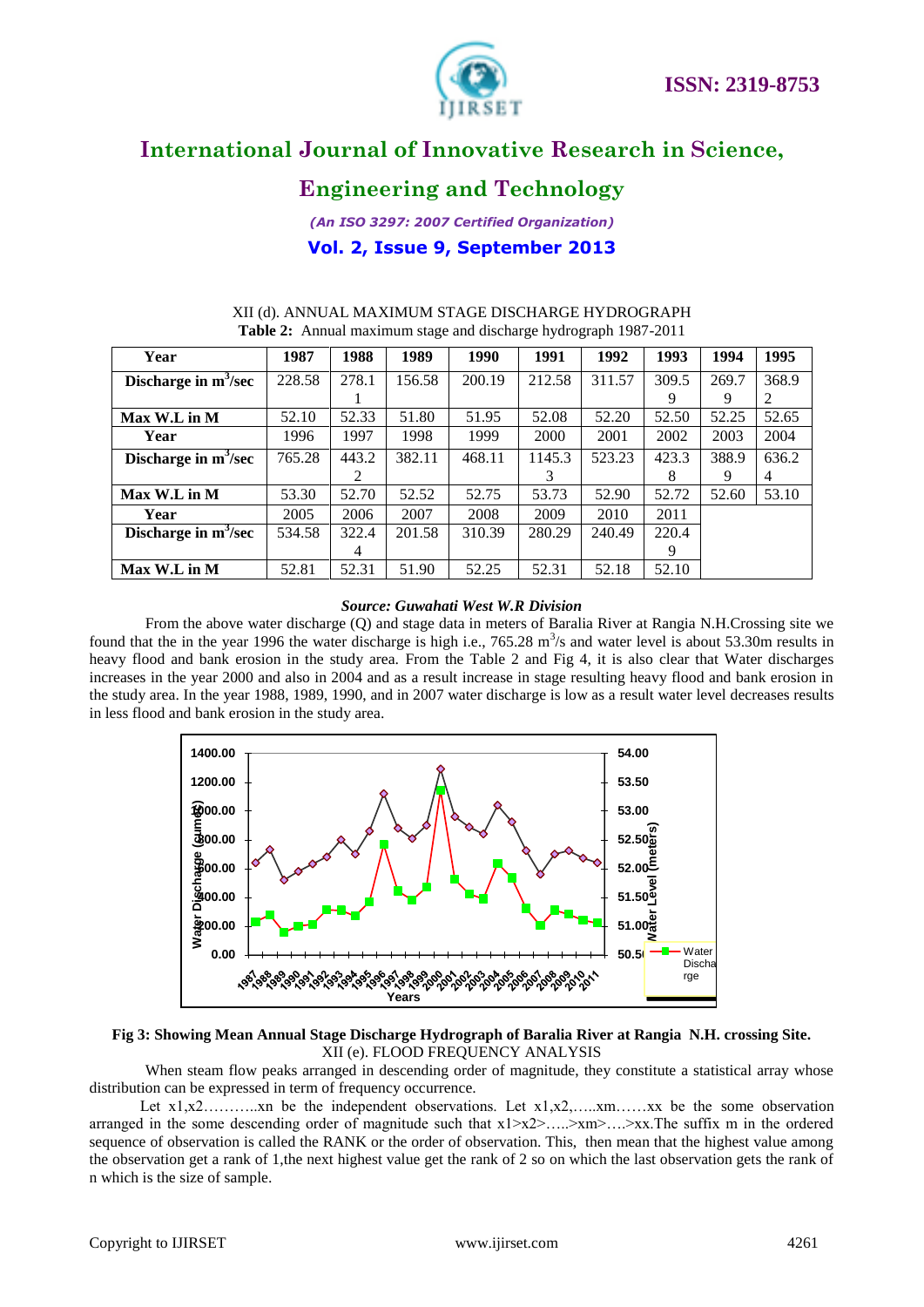

## **Engineering and Technology**

*(An ISO 3297: 2007 Certified Organization)*

### **Vol. 2, Issue 9, September 2013**

 The value of the annual maximum flood from a given catchment area for large number of successive year constitute a hydraulic data series called the ANNUAL SERIES.The data are then arrange in descending order magnitude and PROBABILITY (P) of its each events being equaled to or exceeded(Plotting Position) is calculated by the PLOTTING –POSITION f0rmula

 $P=m/n+1$ 

When ,m=order number of event and n=total number of event data.The RECURRENCE INTERVAL, T (also called the return period or frequency)is calculated as

 $T=1/P$ 

The probability of occurrence of a flood (having a recurrence interval T-yr) in any year ,I e, PROBABILITY OF EXCCEDANCE is

 $P=1/T$ 

Or the percent chance of its occurrence in any one year,i e, FREQUENCY(F) is

 $F=1/T*100$ 

And , the probability that it will not occurrence in a given year ,i e, the PROBABILITY OF NON OCCURRENCE(P) is  $P \leq 1-P$ .

Estimation of flood frequency:

 Different method have been applied to estimate the flood magnitude for a given return period, the most commonly used method are as follows-

1) Weibull"s Plotting Position Formula.

2) Log Pearson Type-III Distribution.

3) Gumbel"s Extreme Value Distribution.

4) Log Normal Distribution.

WEIBULL"S PLOTTING POSITION FORMULA

In the plotting position method the annual extreme series are arranged in a descending order m.Thus the first entry m=1, for second entry m=2 and so on till the last event for which m=number of years recorded.The probability of an equaled to or exceeded is given by the Weibull"s formula.

 $P=m/n+1$ 

The recurrence interval

 $T=1/P$ 

For the graphic representation of given annual data series the flood magnitude are plotted against its return period in a ORDINARY GRAPH PAPER or in a SEMI LOGERTHEMIC PAPER.In the first case the plotting type is called ORDINARY PROBABILITY PLOT and in second case it is called LOGARTHIMIC PROBABILITY PLOT.Now, the found magnitude forsome return period(say  $Tr=50$ , $Tr=100$ , $Tr=200$ ) are read from the graph.

### **TABLE-3**: ANNUAL PEAK FLOW DATA USING WEIBULL"S FORMULA (1987-2011)

|        |             |                   |            |                                |                       | .                  |
|--------|-------------|-------------------|------------|--------------------------------|-----------------------|--------------------|
| S1     | <b>YEAR</b> | <b>PEAK</b>       | Q(in)      | <b>ORDER</b><br>PROBABILITY OF |                       | <b>RETURN</b>      |
| No.    |             | <b>FLOW</b>       | descending | (m)                            | $OCCURRENCE(P=m/n+1)$ | $PERIOD(Tr=n+1/m)$ |
|        |             | $\left( Q\right)$ | order)     |                                |                       |                    |
|        | 1987        | 228.58            | 1145.33    |                                | 0.0384                | 26                 |
| 2      | 1988        | 278.11            | 765.28     | $\overline{2}$                 | 0.0769                | 13                 |
| 3      | 1989        | 156.58            | 636.24     | 3                              | 0.1153                | 8.6667             |
| 4      | 1990        | 200.19            | 534.58     | $\overline{4}$                 | 0.1538                | 6.5                |
| 5      | 1991        | 212.58            | 523.23     | 5                              | 0.1923                | 5.2                |
| 6      | 1992        | 311.57            | 468.11     | 6                              | 0.2307                | 4.3334             |
| $\tau$ | 1993        | 309.59            | 4443.22    | 7                              | 0.2692                | 3.7142             |
| 8      | 1994        | 269.79            | 523.38     | 8                              | 0.3076                | 3.25               |
| 9      | 1995        | 368.92            | 38899      | 9                              | 0.3461                | 2.8889             |
| 10     | 1996        | 765.28            | 382.11     | 10                             | 0.3846                | 2.6                |
| 11     | 1997        | 443.22            | 368.92     | 11                             | 0.4230                | 2.3636             |
| 12     | 1998        | 382.44            | 322.44     | 12                             | 0.4615                | 2.1667             |
| 13     | 1999        | 468.11            | 311.57     | 13                             | 0.5                   | 2                  |
| 14     | 2000        | 1145.33           | 310.39     | 14                             | 0.5384                | 1.8571             |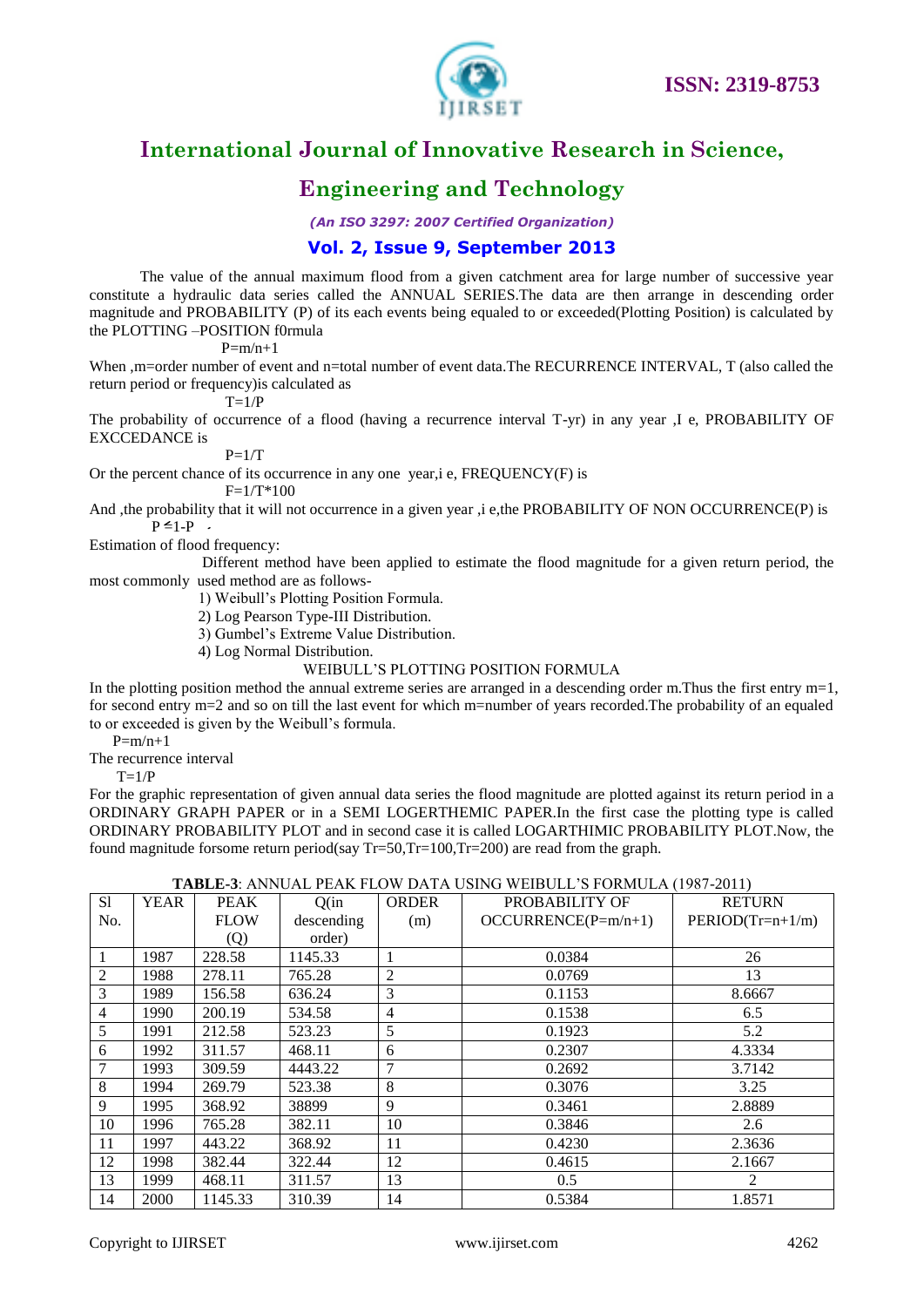

## **Engineering and Technology**

*(An ISO 3297: 2007 Certified Organization)*

### **Vol. 2, Issue 9, September 2013**

| 15 | 2001 | 523.23 | 309.59 | 15 | 0.5769 | 1.7334 |
|----|------|--------|--------|----|--------|--------|
| 16 | 2002 | 423.38 | 280.29 | 16 | 0.6153 | 1.625  |
| 17 | 2003 | 388.99 | 278.11 | 17 | 0.6538 | 1.5294 |
| 18 | 2004 | 636.24 | 269.79 | 18 | 0.6923 | 1.4445 |
| 19 | 2005 | 534.58 | 240.49 | 19 | 0.7307 | 1.3684 |
| 20 | 2006 | 322.44 | 228.58 | 20 | 0.7692 | 1.3    |
| 21 | 2007 | 201.58 | 220.49 | 21 | 0.8076 | 1.2380 |
| 22 | 2008 | 310.39 | 212.58 | 22 | 0.8461 | 1.1818 |
| 23 | 2009 | 280.29 | 201.58 | 23 | 0.8846 | 1.1304 |
| 24 | 2010 | 240.49 | 200.19 | 24 | 0.9230 | 1.0833 |
| 25 | 2011 | 220.49 | 156.58 | 25 | 0.9615 | 1.04   |





**Fig.5**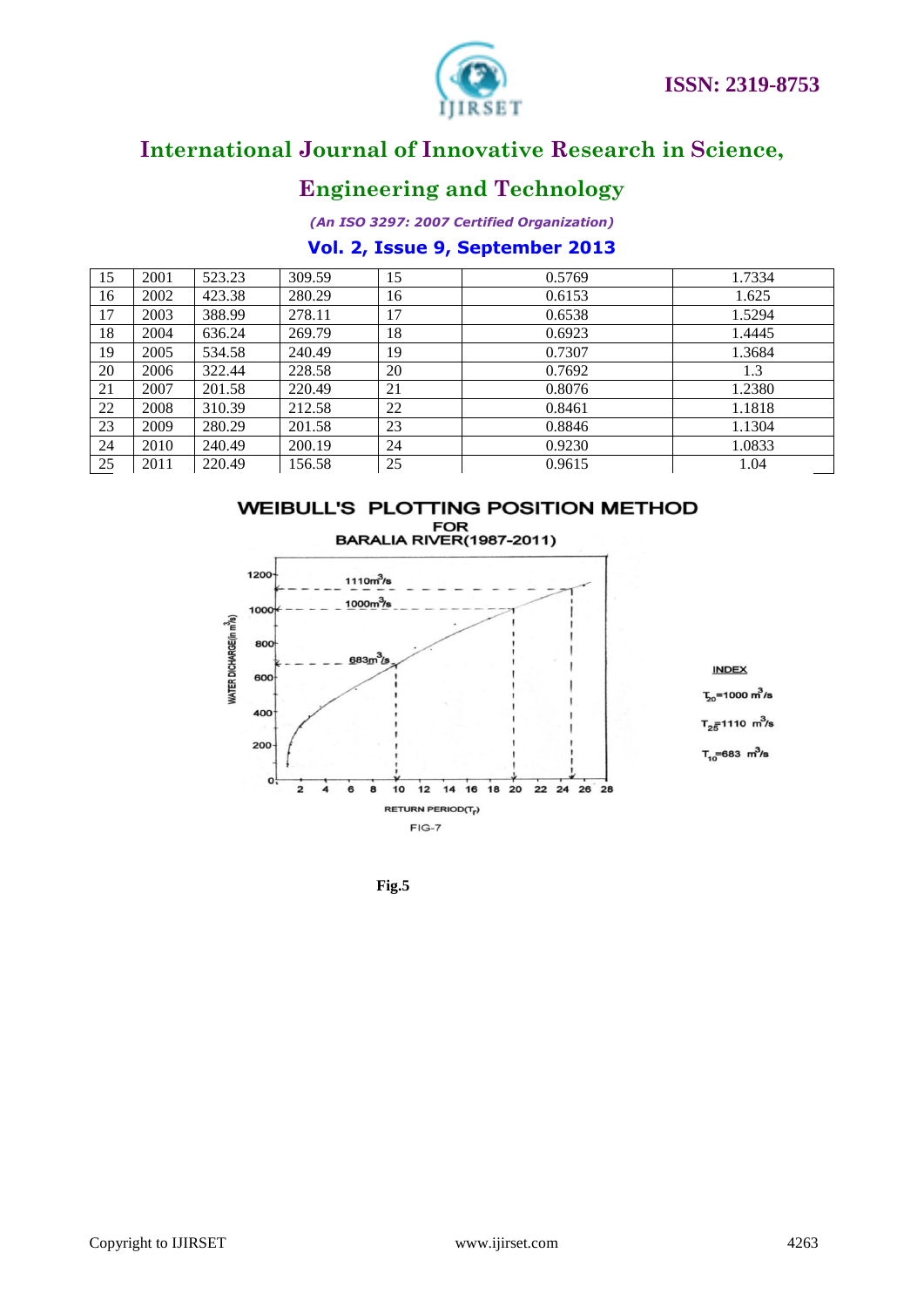

## **Engineering and Technology**

*(An ISO 3297: 2007 Certified Organization)*

### **Vol. 2, Issue 9, September 2013**



The flood series data of Baralia river for the period of 1987-2011 been plotted .In the ordinary graph paper and semi logarithmic paper using Weibull"s Plotting Position formula given in the table-5.In the ordinary graph(fig-5) the estimated flood for return period 10 year,20 year and 25 year flood size is found to be 682m3/s,1000m3/s and 1110 m3/s respectively. Again the mean Annual Flood, Tr=2.33 years is found as 380 m3/s.On the other hand most probable flood of the rivers Baralia is estimated as 150 m3/s.

In the semi logarithmic paper(fig-6) the estimated flood for return period 10,20,25 and 50 years flood size is found to be 850 m3/s,1060 m3/s, 1130 m3/s and 1340 m3/s. The mean annual flood Tr=2.33year 380m3/s. On the other hand most probable flood of the river Baralia is estimated at 150 m3/s.

| Sl. No. | Year | $\mathbf Q$ | Q(in)<br>descending | Rank           | <b>Probability</b><br>of | <b>Returning</b><br>period |
|---------|------|-------------|---------------------|----------------|--------------------------|----------------------------|
|         |      |             | order)              |                | occurrence               |                            |
| 1       | 1987 | 228.58      | 1145.33             |                | 0.0384                   | 26                         |
| 2       | 1988 | 278.11      | 765.28              | 2              | 0.0769                   | 13                         |
| 3       | 1989 | 156.58      | 636.24              | 3              | 0.1153                   | 8.667                      |
| 4       | 1990 | 200.19      | 534.58              | $\overline{4}$ | 0.1538                   | 6.5                        |
| 5       | 1991 | 212.58      | 523.23              | 5              | 0.1923                   | 5.2                        |
| 6       | 1992 | 311.57      | 468.11              | 6              | 0.2307                   | 4.3334                     |
| 7       | 1993 | 309.59      | 443.22              | 7              | 0.2692                   | 3.7142                     |
| 8       | 1994 | 269.79      | 423.38              | 8              | 0.3076                   | 3.25                       |
| 9       | 1995 | 368.92      | 388.99              | 9              | 0.3461                   | 2.8889                     |
| 10      | 1996 | 765.28      | 382.11              | 10             | 0.3846                   | 2.6                        |
| 11      | 1997 | 443.22      | 368.92              | 11             | 0.4230                   | 2.3636                     |
| 12      | 1998 | 382.71      | 322.44              | 12             | 0.4615                   | 2.1667                     |
| 13      | 1999 | 468.11      | 311.57              | 13             | 0.5                      | $\mathfrak{D}$             |
| 14      | 2000 | 1145.33     | 310.39              | 14             | 0.5384                   | 1.8571                     |
| 15      | 2001 | 523.23      | 309.59              | 15             | 0.5769                   | 1.7334                     |
| 16      | 2002 | 423.38      | 280.29              | 16             | 0.6153                   | 1.625                      |
| 17      | 2003 | 388.99      | 278.11              | 17             | 0.6538                   | 1.5294                     |
| 18      | 2004 | 636.24      | 269.79              | 18             | 0.6923                   | 1.4445                     |

|  |  | Table 4: Weibull's Plotting position method for Baralia River from the year 1987-2011. |  |  |  |  |  |  |  |
|--|--|----------------------------------------------------------------------------------------|--|--|--|--|--|--|--|
|--|--|----------------------------------------------------------------------------------------|--|--|--|--|--|--|--|

Copyright to IJIRSET [www.ijirset.com](http://www.ijirset.com/) 4264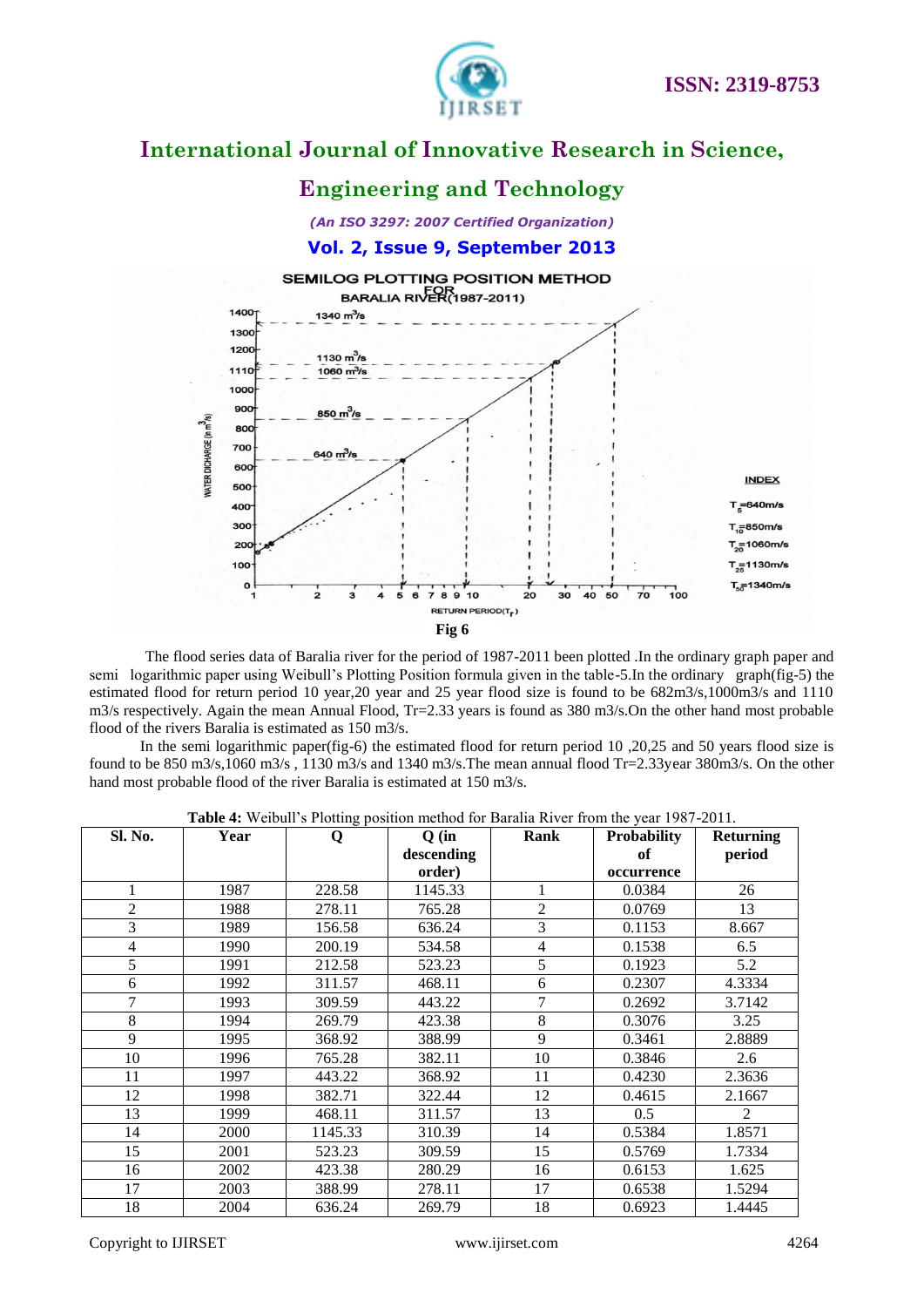

## **Engineering and Technology**

*(An ISO 3297: 2007 Certified Organization)*

### **Vol. 2, Issue 9, September 2013**

| 19 | 2005 | 534.58 | 240.49 | 19 | 0.7307 | 1.3684 |
|----|------|--------|--------|----|--------|--------|
| 20 | 2006 | 322.44 | 228.58 | 20 | 0.7692 | 1.3    |
| 21 | 2007 | 201.58 | 220.49 | 21 | 0.8076 | 1.2380 |
| 22 | 2008 | 310.39 | 212.58 | 22 | 0.8461 | 1.1818 |
| 23 | 2009 | 280.29 | 201.58 | 23 | 0.8846 | 1.1304 |
| 24 | 2010 | 240.49 | 200.19 | 24 | 0.9230 | 1.0833 |
| 25 | 2011 | 220.49 | 156.58 | 25 | 0.9615 | 1.04   |

**Table 5:** Semi log Plotting position method for Baralia River from the year 1987-2011.

| Sl. No.                  | Year | Q       | $Q$ (in              | Rank           | Probability<br>of | <b>Returning</b> |
|--------------------------|------|---------|----------------------|----------------|-------------------|------------------|
|                          |      |         | descending<br>order) |                | occurrence        | period           |
| $\mathbf{1}$             | 1987 | 228.58  | 1145.33              | $\mathbf 1$    | 0.0384            | 26               |
| $\overline{c}$           | 1988 | 278.11  | 765.28               | $\overline{c}$ | 0.0769            | 13               |
| 3                        | 1989 | 156.58  | 636.24               | 3              | 0.1153            | 8.667            |
| $\overline{\mathcal{L}}$ | 1990 | 200.19  | 534.58               | $\overline{4}$ | 0.1538            | 6.5              |
| 5                        | 1991 | 212.58  | 523.23               | 5              | 0.1923            | 5.2              |
| 6                        | 1992 | 311.57  | 468.11               | 6              | 0.2307            | 4.3334           |
| 7                        | 1993 | 309.59  | 443.22               | $\overline{7}$ | 0.2692            | 3.7142           |
| 8                        | 1994 | 269.79  | 423.38               | 8              | 0.3076            | 3.25             |
| 9                        | 1995 | 368.92  | 388.99               | 9              | 0.3461            | 2.8889           |
| $10\,$                   | 1996 | 765.28  | 382.11               | 10             | 0.3846            | 2.6              |
| 11                       | 1997 | 443.22  | 368.92               | 11             | 0.4230            | 2.3636           |
| 12                       | 1998 | 382.71  | 322.44               | 12             | 0.4615            | 2.1667           |
| 13                       | 1999 | 468.11  | 311.57               | 13             | 0.5               | $\mathfrak{D}$   |
| 14                       | 2000 | 1145.33 | 310.39               | 14             | 0.5384            | 1.8571           |
| 15                       | 2001 | 523.23  | 309.59               | 15             | 0.5769            | 1.7334           |
| 16                       | 2002 | 423.38  | 280.29               | 16             | 0.6153            | 1.625            |
| 17                       | 2003 | 388.99  | 278.11               | 17             | 0.6538            | 1.5294           |
| 18                       | 2004 | 636.24  | 269.79               | 18             | 0.6923            | 1.4445           |
| 19                       | 2005 | 534.58  | 240.49               | 19             | 0.7307            | 1.3684           |
| 20                       | 2006 | 322.44  | 228.58               | 20             | 0.7692            | 1.3              |
| 21                       | 2007 | 201.58  | 220.49               | 21             | 0.8076            | 1.2380           |
| 22                       | 2008 | 310.39  | 212.58               | 22             | 0.8461            | 1.1818           |
| 23                       | 2009 | 280.29  | 201.58               | 23             | 0.8846            | 1.1304           |
| 24                       | 2010 | 240.49  | 200.19               | 24             | 0.9230            | 1.0833           |
| 25                       | 2011 | 220.49  | 156.58               | 25             | 0.9615            | 1.04             |

### Table 6: Gamble's extreme value distribution of Baralia river for the year 1987-2011

| Sl. no. | Year | Water     | <b>Descending</b> | Rank | <b>Return</b> | <b>Reduce</b> |
|---------|------|-----------|-------------------|------|---------------|---------------|
|         |      | discharge | order             |      | period        | value         |
|         | 1987 | 228.58    | 1145.33           |      | 26            | 3.2385        |
| ∍       | 1988 | 278.11    | 765.28            | 2    | 13            | 2.5251        |
| 3       | 1989 | 156.58    | 636.24            |      | 8.667         | 2.0988        |
| 4       | 1990 | 200.19    | 534.58            | 4    | 6.5           | 1.7894        |
|         | 1991 | 212.5     | 523.23            | 5    | 5.2           | 1.5437        |
| 6       | 1992 | 311.57    | 468.11            | 6    | 4.334         | 1.3381        |
|         | 1993 | 309.59    | 443.22            |      | 3.7142        | 1.1594        |
| 8       | 1994 | 269.79    | 423.38            | 8    | 3.25          | 1.0004        |
| Q       | 1995 | 368.92    | 388.99            | 9    | 2.889         | 0.8559        |
| 10      | 1996 | 765.2     | 382.11            | 10   | 2.6           | 0.7225        |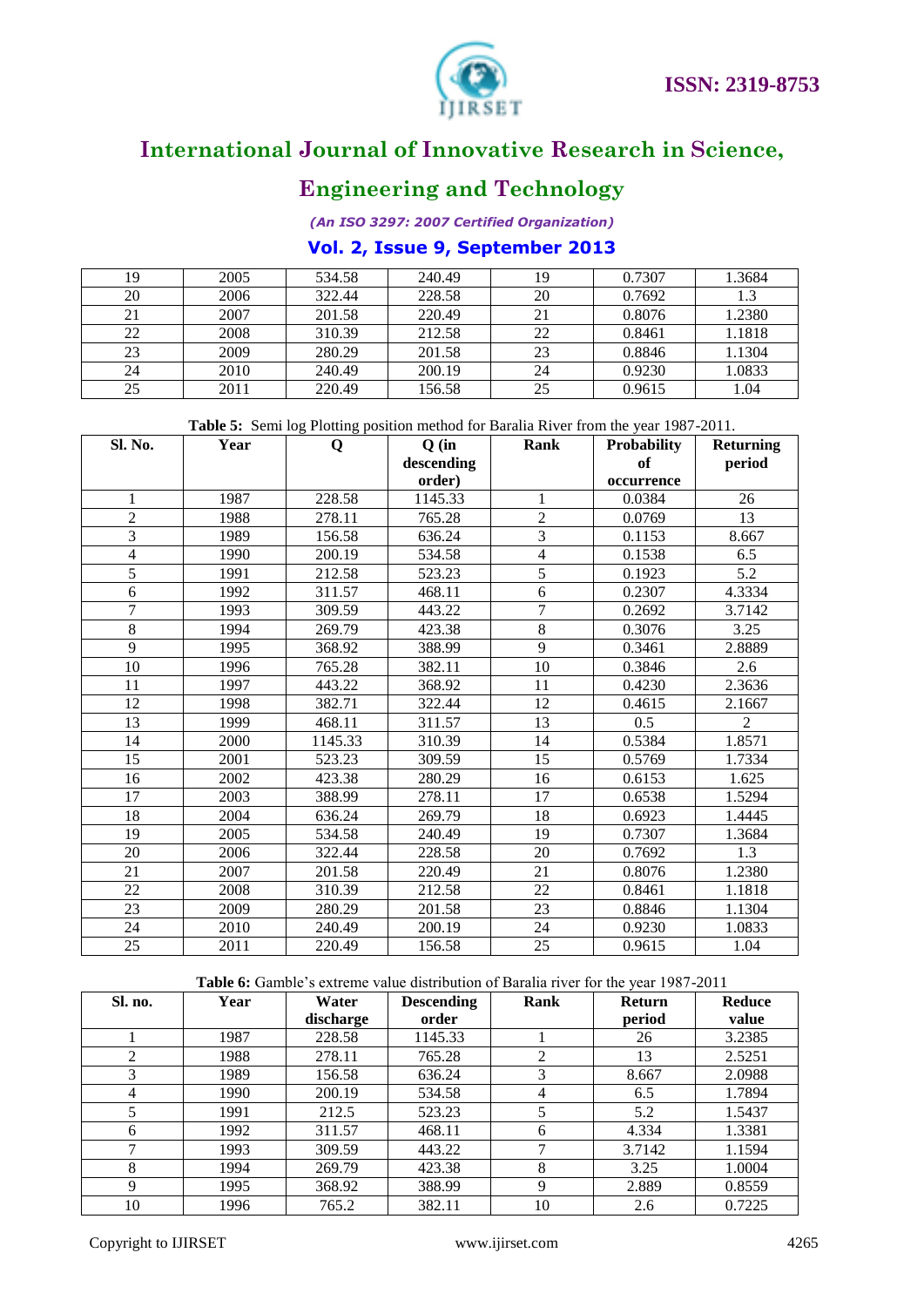

## **Engineering and Technology**

*(An ISO 3297: 2007 Certified Organization)*

### **Vol. 2, Issue 9, September 2013**

| 11 | 1997 | 443.22  | 368.92 | 11 | 2.3636 | 0.5977    |
|----|------|---------|--------|----|--------|-----------|
| 12 | 1998 | 382.11  | 322.24 | 12 | 2.1667 | 1.3387    |
| 13 | 1999 | 468.11  | 311.57 | 13 | 2      | 0.3665    |
| 14 | 2000 | 1145.33 | 310.39 | 14 | 1.8571 | 0.2571    |
| 15 | 2001 | 523.23  | 309.59 | 15 | 1.7334 | 0.1506    |
| 16 | 2002 | 423.38  | 280.29 | 16 | 1.625  | 0.0455    |
| 17 | 2003 | 388.99  | 278.11 | 17 | 1.5294 | $-0.0591$ |
| 18 | 2004 | 636.24  | 269.79 | 18 | 1.4445 | $-0.1643$ |
| 19 | 2005 | 534.58  | 240.49 | 19 | 1.3684 | $-0.2717$ |
| 20 | 2006 | 322.44  | 228.58 | 20 | 1.3    | $-0.3827$ |
| 21 | 2007 | 201.58  | 220.49 | 21 | 1.2380 | $-0.5001$ |
| 22 | 2008 | 310.39  | 212.58 | 22 | 1.1818 | $-0.6269$ |
| 23 | 2009 | 280.29  | 201.58 | 23 | 1.1304 | $-0.7699$ |
| 24 | 2010 | 240.49  | 200.19 | 24 | 1.0833 | $-0.942$  |
| 25 | 2011 | 220.49  | 156.58 | 25 | 1.04   | $-1.1811$ |

**Table 7:** Gamble"s extreme value distribution of Baralia river for the year 1987-2011

| Return<br>period | Reduce<br>return<br>period | X      | $S_{\mathbf{X}}$ | Yn     | <b>Reduced</b><br>standard<br>deviation | KT        | $XT=X+KT.Sn$ |
|------------------|----------------------------|--------|------------------|--------|-----------------------------------------|-----------|--------------|
| 2                | 0.3665                     |        |                  |        |                                         | $-0.1506$ | 353.03       |
|                  | 1.4999                     |        |                  |        |                                         | 0.8877    | 385.35       |
| 10               | 2.2503                     |        |                  |        |                                         | 1.5752    | 717          |
| 20               | 2.9701                     | 348.88 | 211.44           | 0.5309 | 1.0915                                  | 2.2347    | 857.38       |
| 25               | 3.1985                     |        |                  |        |                                         | 2.4415    | 901.11       |
| 50               | 3.9019                     |        |                  |        |                                         | 3.0884    | 1037.89      |
| 100              | 4.6001                     |        |                  |        |                                         | 3.7280    | 1173.12      |
| 200              | 5.2958                     |        |                  |        |                                         | 4.3654    | 1307.90      |

### XIII. FLOOD AS A GEOMORPHIC HAZARD

Water is the necessary thing for all living being. Without water no one can alive. But this necessary thing sometime the most vulnerable in nature. This is the flood. The word flood means inundation of extensive land area with water for several days in continuation. The water may be river water or rain water. Generally, the river water is the causes of severe flood.

The word Geomorphic Hazard may be defined as these extern events either natural or human induced, which exceed the tolerable magnitude within or beyond certain time limits, make adjustment difficult, result in catastrophic losses of property, income and lives.

So, the flood is an extreme event. But when it is causes of various damages, losses of property and lives it is called Hazard. The flood is like a most vulnerable monster. It affect not only on the people but on the nature also. The flood destroyed the ecosystem of the forest and river. Many wild animals loss their habitable place and they go to near high place.

The damages of flood are seen on human. The houses and living or unloving property are losses by flood. The people are loss their sweet home and take shelter in the schools and other save place. The communication line is also stopped. The road and railway are damages by flood. So, all of the damages is occurred by flood. Flood is the causes of many losses. Therefore, it is cause Hazard.So, the flood is the Geomorphic Hazards.

### XIV. FLOOD OCCURRENCE PATTERN TEMPORAL AND SPATIAL

Flood is a natural hazard. It covers a wide range of phenomena. Which area are covered by drainage channel or situated in coastal area, there flood occur. The area which are situated near the drainage, there flood occur every year.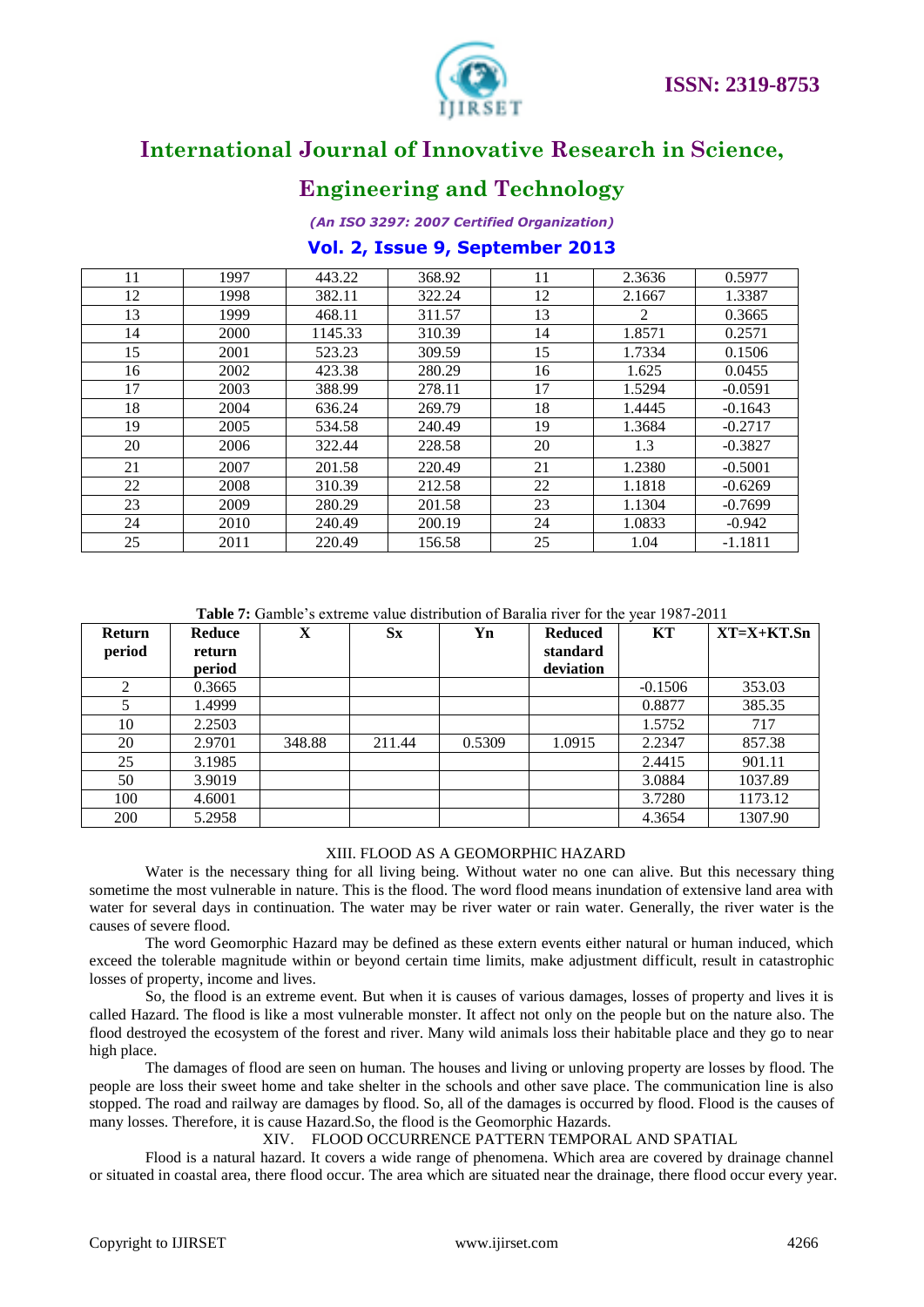



## **Engineering and Technology**

*(An ISO 3297: 2007 Certified Organization)*

### **Vol. 2, Issue 9, September 2013**

These areas are called chronically flood affected areas. And where flood occurs not frequently but sometimes is known as occasionally flood affected area.

Floods are mainly occur in rainy season. The pattern of flood are divided into two types of flood occurrence are as follows-

 *Temporal:* The word is mainly related with time. Flood also related with time. The duration of flood time is related with temporal flood occurrence pattern. Mainly flood occur in rainy season.

In my study area, from **table: 8**, it is clearly shown that, flood is mainly occur in the month of June and July. In intensity of flood is more than that of June. In last year 2012, the flood inundation duration is about 20 days. Maximum flood occur in this period, and in last five years the flood inundation duration is about 30 days.

In the year 2012, the depth of the flood is about avg. 3.15 feet and in last 5 years, the depth of the flood is about 2.59 feet.

If we compare the inundation duration period of flood in my study area Khopnikuchi in last year 2012 and last 5 years, the inundation period of flood is more in 2012, comparatively. The depth of flood is also more in 2012 than of the last 5 years avg. comparatively. In both the flood periods flood occur in June-July months. The inundation duration of flood in last 5 years is 30 days and last year 2012 is 20 days from above data we can assume that the affects of flood is more in last year 2012.

| <b>Flood period</b> | Month     | <b>Inundation duration</b><br>(davs) | Depth of flood avg.<br>(feet) |  |
|---------------------|-----------|--------------------------------------|-------------------------------|--|
| Last year           | June-Julv | 20                                   |                               |  |
| Last 5 year         | June-July |                                      | 2.59                          |  |

**Table 8:** Flood inundation pattern of village khopnikushi of Hajo circle in the flood of 2012 & last 5 years.

**Spatial:** The word 'spatial 'is concerned with space/ place. Flood is closely related with place. Hajo circle is a actively flood affected area. Flood occurs in this area are occasionally.

Though it is an occasionally flood affected area, then also some villages of these area are chronically affected. Some villages are occasionally affected and some other villages are occasionally flood affected villages. Villages affected by Flood are:

*Akadi ,Khopanikuchi, Dakhin Singra, Melkipara, Andhupara,Natun Dihina and Adhiyarpara*  All of these villages are mostly flood affected villages of Hajo area.

### XV.FACTORS OF FLOOD CAUSATION

The physiographic condition is one of the main causes of flood in Hajo area. Physiographically the river basin is differs from place to place. Due to variation of physiography , the flood hazard may occur each and every river basin. The study area extends latudinally  $26^017'864''N$  to  $26^017'871''N$  and longitudinally  $91^030'037''E$  to  $91^030'098''E$ . Basically this area has been characterised by slightly shallow depressions marked by swamps, marshes and beels etc. bending of river with some meandering has rendered a significant role of flood in this area.

The area is like other area of Brahmaputra valley has four district climate environment signified by characteristics rainfall, temperature, humidity etc. it is been from the geographical point of view These are as given below-

- 1. Pre-monsoon: March to May
- 2. Autumn season: October to November

3. Winter season: December to February.

The pre-monsoon which starts from March to continue up to May has been marked by atmospheric instability with the North Western region known as " Kalbaisakhi " or locally knows as "Bordoichila". In that time the rainfall occurs and the intensity of rainfall is very much high causes flood sometimes.

Water discharge is one of another cause of flood hazard in the study area. Water discharge shows variation from time to time. The water discharge of Baralia is very low from the month of October to the month of March and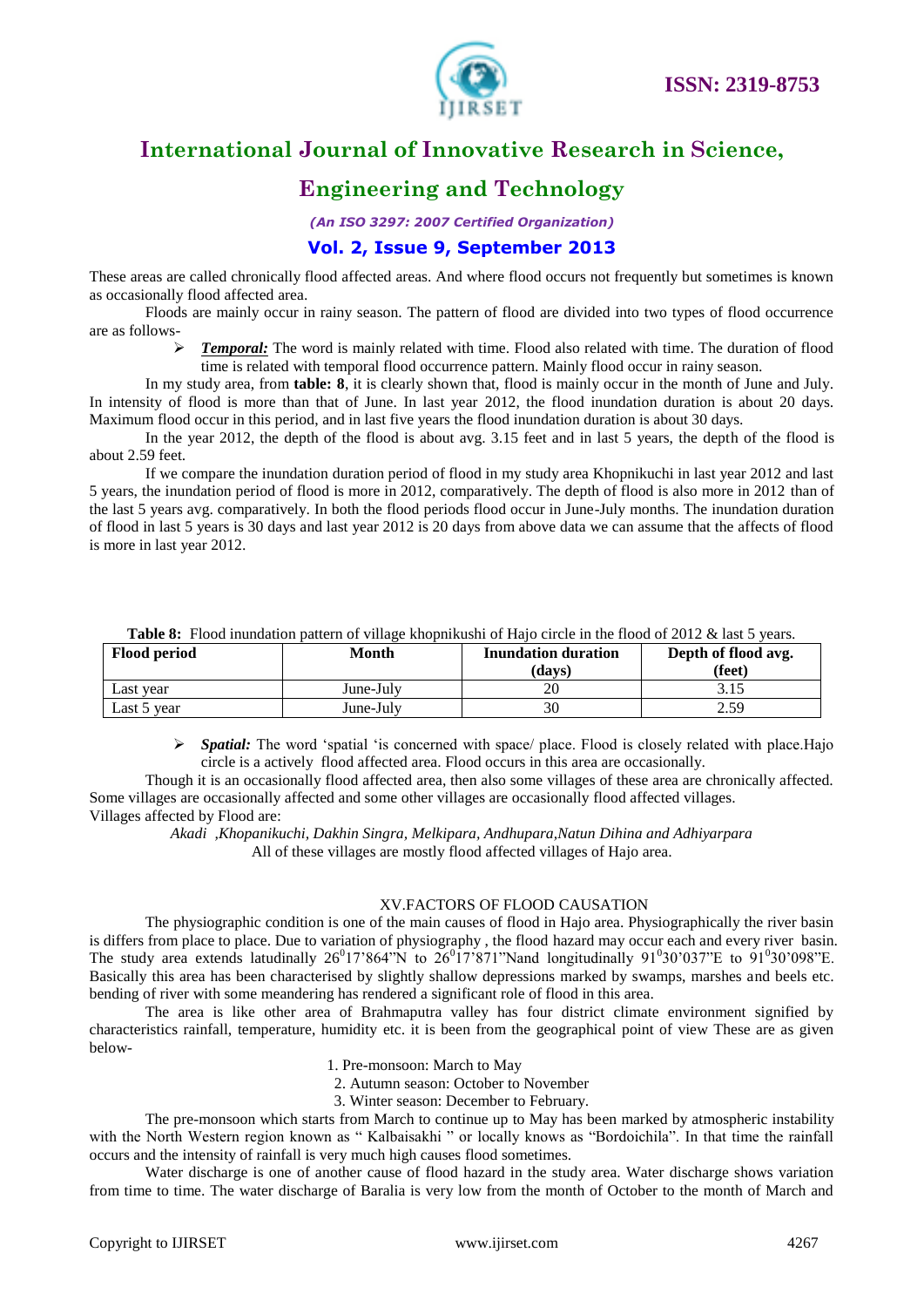

## **Engineering and Technology**

*(An ISO 3297: 2007 Certified Organization)*

### **Vol. 2, Issue 9, September 2013**

April. Water discharge is very high in the monsoonal period, in the month of June and July. Whenever the water discharge rises up to  $200 \text{ m}^3$  it causes flood in the area.

Sediment discharge by the river is also one important factor for the causation of flood in the region. The rivers erosional activity increases the amount of sediment discharge that cause inclination of the river bed and it also causes flood in Hajo area.

Besides the natural factor, the human induced factors are also highly responsible for devastation flood in the Baralia River as well as study area. Deforested and uncaused tree falling on the surrounding area is the important causes of flooding in the plains i.e. the study area. The absence of protective cover of vegetation accelerates soil erosion and finally results in silling up of the beds.

Flood problems has become more serious due to some other human induced factor like large scale human occupancy in the study area i.e. flood plain, destruction of wetland and the poorly managed embankment network. In recent years, increasing encroachment on the flood plain for habitation and cultivation has significantly aggravated the flood problem. Moreover, the structural measures of flood control, specially the partly managed embankments also cause sudden floods. This flood water coming across embankment through overtopping or breaching, eventually remains stagnant in a locality for days together and cause grass damage.

XVI.FLOOD DAMAGE MAGNITUDE AND THEIR IMPACT

According to our collected data the flood prone area under Hajo area is occasionally flood affected area then it also faces some timed hazardous flood. We may understand the damage pattern of flood by seeing the table 9 flood hazard pattern of the village Khopnikushi of Hajo, Kamrup in the flood 2012 and last 5 years.**Table 9:** Flood hazard pattern of village Khopnikushi of Hajo, Kamrup in the flood of 2012 & last 5 years.

| Flood<br>period | <b>Damaged</b><br>crop<br>land<br>(Bigha) | <b>Cattle</b><br>lost (Nos) | <b>Total loss</b><br>in Rs. | Life loss | <b>Population</b><br>effects | <b>School</b><br>days lost | Man<br>days lost | Expenditure<br>Rs. |
|-----------------|-------------------------------------------|-----------------------------|-----------------------------|-----------|------------------------------|----------------------------|------------------|--------------------|
| Last Year       | 30                                        | 12                          | 100000.00                   |           | 20                           | 30                         | 40               | 24700.00           |
| Last 5          | 55                                        | 25                          | 300000.00                   |           | 125                          | 90                         | 90               | 90000.00           |
| vears           |                                           |                             |                             |           |                              |                            |                  |                    |

From the above table we can understand that the magnitude or amount that causes by flood in last year 2012 in last 5 years average.

The flood in Hajo area has great impact in the area and into the people through the erosion done by river. The flood causes various damages in the area like damage of crops land, damage of crops, damage of property and life, school days lost due to flood, mans days lost due to flood etc. the tally of the damage is clearly given in the table on account of the school the agriculture land is also affected because flood causes sediment deposition and siltation in agriculture land that damage the land. From the table 10 sediment pattern of village Khopnikushi in the flood of 2012 and last 5 years.

**Table 10:** Sediment pattern of village Khopnikushi of Hajo, Kamrup in the flood of 2012 & last 5 years.

| Period       | <b>Sediment</b><br>deposition<br>over<br>cropland (Bigha) | <b>Thickness (inchs)</b> | Over<br>deposition | bank   Breaching/cut |
|--------------|-----------------------------------------------------------|--------------------------|--------------------|----------------------|
| 2012         |                                                           |                          |                    |                      |
| Last 5 years | 23                                                        |                          |                    |                      |

#### XVII. HUMAN ADJUSTMENT WITH FLOOD XVII (a). GENERAL ADJUSTMENT

The flood in the river is most serious problem for human beings. People of villages adjust themselves with flood by observing the nature of flood every year. They go to high place to save their food, cattle and themselves. They take shelter in school, embankment and roads during flood time. People make rafts to travel in flood time. Flood often damages their food and cultivation so they have to depend on fisheries after flood.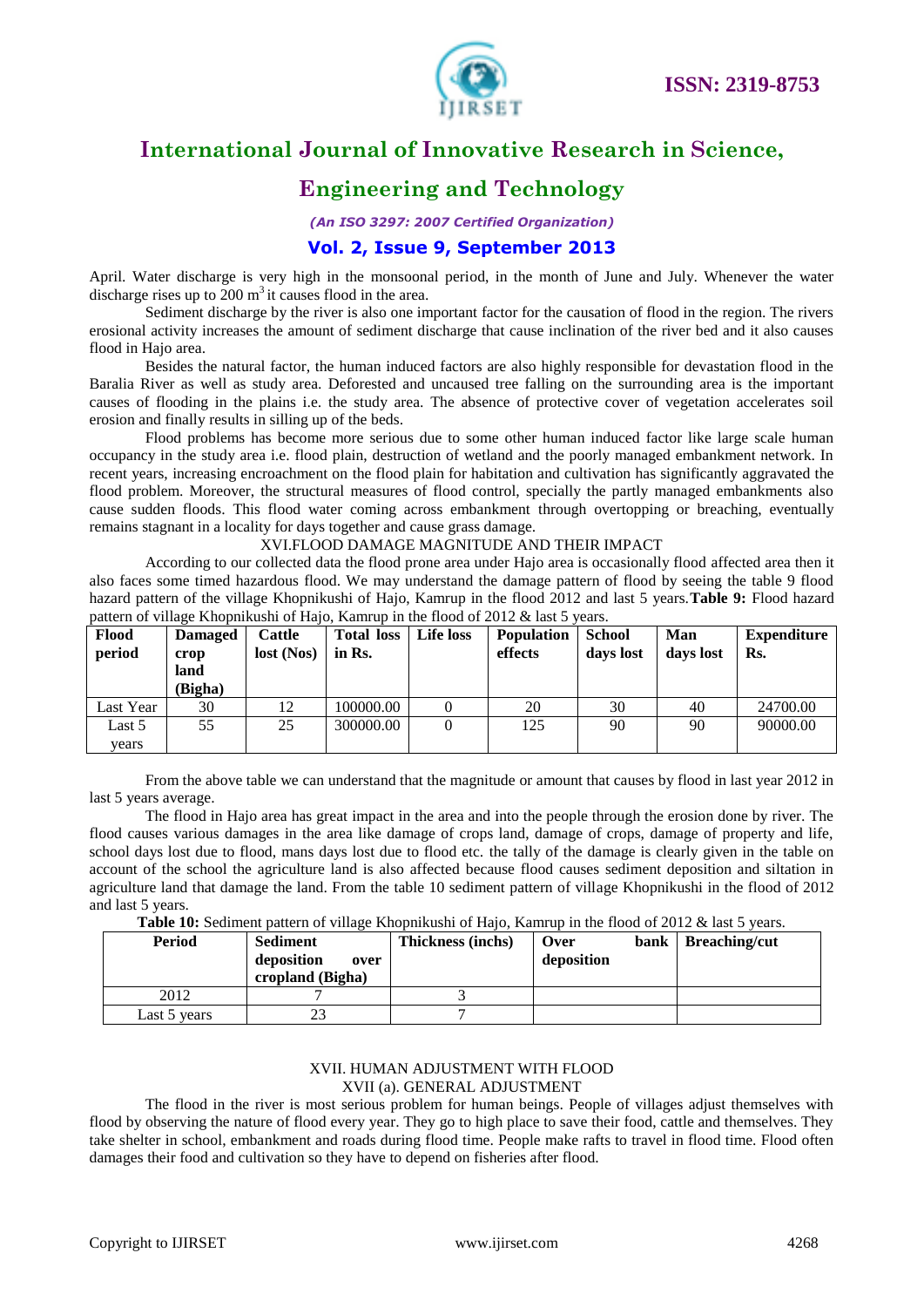

## **Engineering and Technology**

*(An ISO 3297: 2007 Certified Organization)* **Vol. 2, Issue 9, September 2013**

#### XVIII (b).AGRICULTURE AND OCCUPATION ADJUSTMENT

The people of village mainly depend upon agriculture. They can give their life for agriculture, these is their tradition. But, due to flood every year the agriculture field is damaged. Due to siltation the rice is cannot grow on land. So people cultivate the crops like cabbage, ginger, potato, etc. on that land. These are also important for man. They can also grown banana on those lands. Thus they can adjust with agriculture.

The agricultural occupation is not useful I economic side. The crop land is damage by flood. Therefore, the villagers are also doing wages and business of various things.

The people are also go to city for their new occupation. Because, with the agriculture they cannot live. Thus the villagers adjust with occupation.

### XIX.SUGGESTIVE MEASURES

To control the flood there are various measures are taken now-a days. These are various types of flood mitigation measures:

- 1. Making of high and strong embankment into the rivers.
- 2. Proper observation of the river characteristics.
- 3. Establishment of flood shelter for man as well as animals.
- 4. Regular collection of garbage from the river.
- 5. Curb side inlets or nets on house hold drain.
- 6. Ban on dumping, quarrying and falling of trees.
- 7. Solid waste management.
- 8. Newly constructed houses to be away from the river.
- 9. Base of houses should be uplifted.
- 10. Large scale a forestation programme.
- 11. General people awareness. Etc.

### XX. MITIGATION STRATEGIES ADOPTED BY GOVERNMENT/N.G.O./OTHERS

During the flood period the people of village adjusted themselves with flood. Now, there are various mitigation strategies are taken by govt. N.G.O. and the villagers themselves. Till today embankment are widely adopted as a measure of flood control. During flood, the villagers are helpless. They shelter in the school, roads or other high places, but other necessary things are near them. At that time the N.G.O. and other people help them. Govt. announced to give their needs necessary things, but these come very late. The relief funds which are adopted by Govt. are small these cane not provide all the villagers. These means that, the villagers get all necessary things and maximum help by the N.G.O. and other organisation at the early time, later Govt. also provide relief.

#### XXI.FUTURE GOVT. PLAN TO CHECK THE FLOOD HAZARD

 The Water Resources Department, Govt. of Assam has been adopting a policy to take up flood control measures such as construction of embankment, anti-erosion and flood control measures etc. in the study area. No central agencies or aid are playing any role so far in construction of the embankment, anti-erosion measures etc which probably are the most important aspect to be attended for backward and flood prone state like Assam. The state Govt. of Assam and Central Govt. of India are the only agencies involved in the process of embankment activities.

Another important measures to check flood is floodplain joining. The study area which is frequently visited by devastating flood and erosion cause tremendous damage to crop is a regular feature. So, floodplain zoning is very important which includes regulation of landuse, changing of crop pattern etc.

The ravaging flood and erosion hazard always causes great damage to standing crops. The changing in the cropping pattern and proper land use regulation may be a suitable strategy to adjust with hazard. The area may be divided into some regions according to hazard intensity.

- $\triangleright$  Erosion free area.
- $\triangleright$  Slightly erosion affected area.
- $\triangleright$  Moderately erosion affected area
- $\triangleright$  Severely erosion affected area.